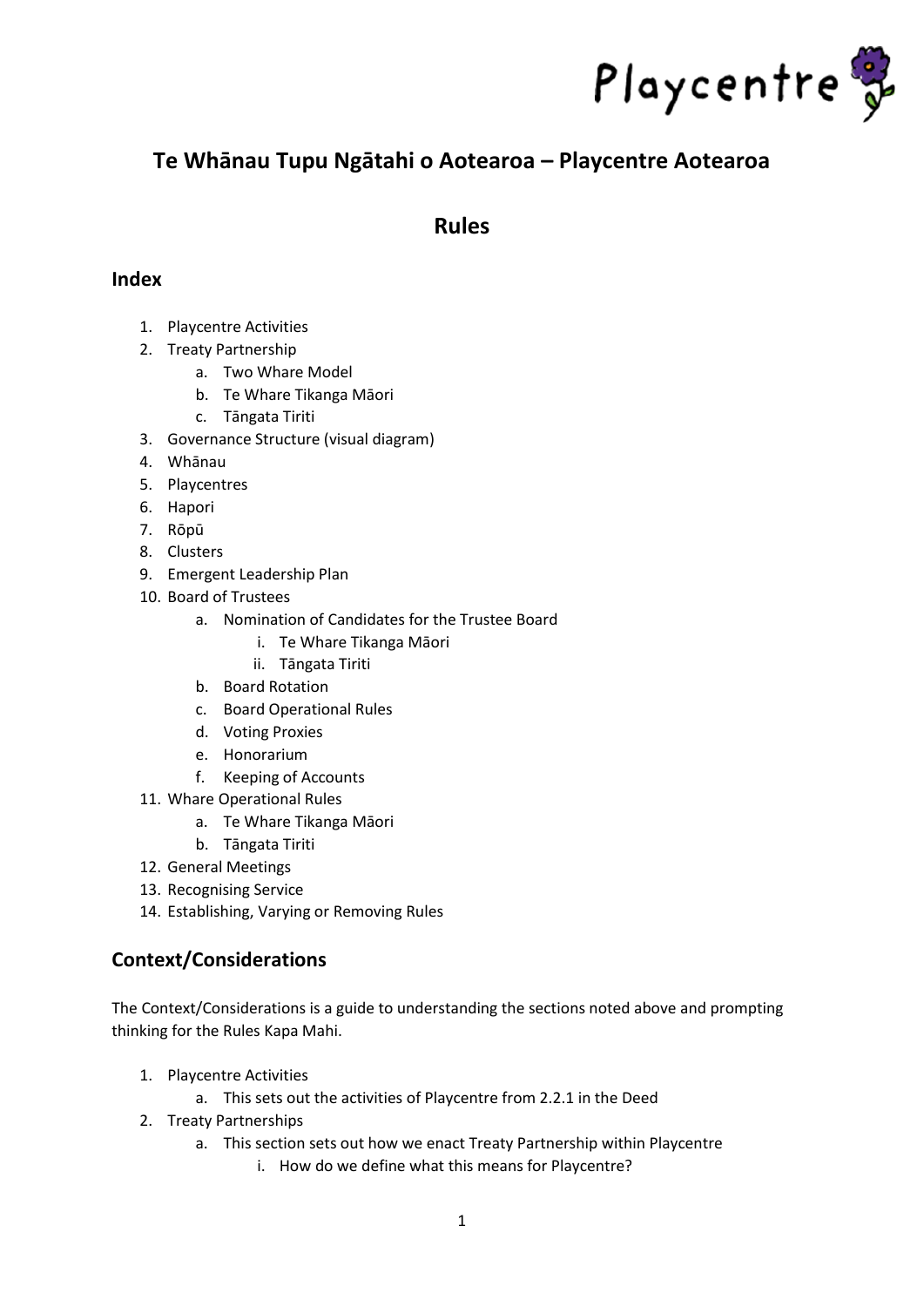- ii. Does 50/50 at the Trust Board level ensure our commitment?
- iii. Do we need equal representation on every level?
- b. Two Whare Model
	- i. This section confirms our current practice
- c. TWTM
	- i. This section sets out what TWTM is
	- ii. The role of Reps
- d. TT
- i. This section sets out what TT is
- ii. The role of the Reps
- 3. Governance Structure
	- a. This section sets out the visual diagram of our structure
- 4. Whānau
	- a. Whānau is the family unit at the heart of our organisation. This section sets out how this is defined and functions
- 5. Playcentres
	- a. Playcentres are the smallest collective unit within our organisation and need to have a Whānau Community. This section needs to define them and their responsibilities
	- b. Each Playcentre will have a Kaimahi to manage admin, compliance and finances. This section needs to define the relationship between the Kaimahi and the Whānau Community
- 6. Hapori
	- a. Hapori are non-operational groups of Playcentres which are designed to promote connections between Playcentres and provide for encouragement, sharing of ideas and support for Playcentres.
	- b. This section defines how they function and could include if they self-managing, how they gather and who is involved
- 7. Rōpū
	- a. Rōpū are part of TWTM and this section defines Rōpū and how they function
- 8. Clusters
	- a. Clusters are part of TT and this section defines clusters and how they function
- 9. Emergent Leadership Plan
	- a. Each Whare needs an Emergent Leadership Plan to ensure future candidates for Trustee elections. This section sets out how they are structured and function
	- b. Plans may include a number of elements such as Kāhui Kōkiri (TWTM) or Emerging Leader Group (TT)
- 10. Board of Trustees
	- a. This section provides more details on the functional elements necessary to support the Board of Trustees
- 11. Whare Operational Rules
	- a. This section sets out how each Whare will operate in practice
- 12. General Meetings
	- a. This section sets out how General Meetings will operate and could include quorum, agendas/paper processes, chairing and in-meeting processes to ensure the meeting is conducted in good order
- 13. Recognising Service